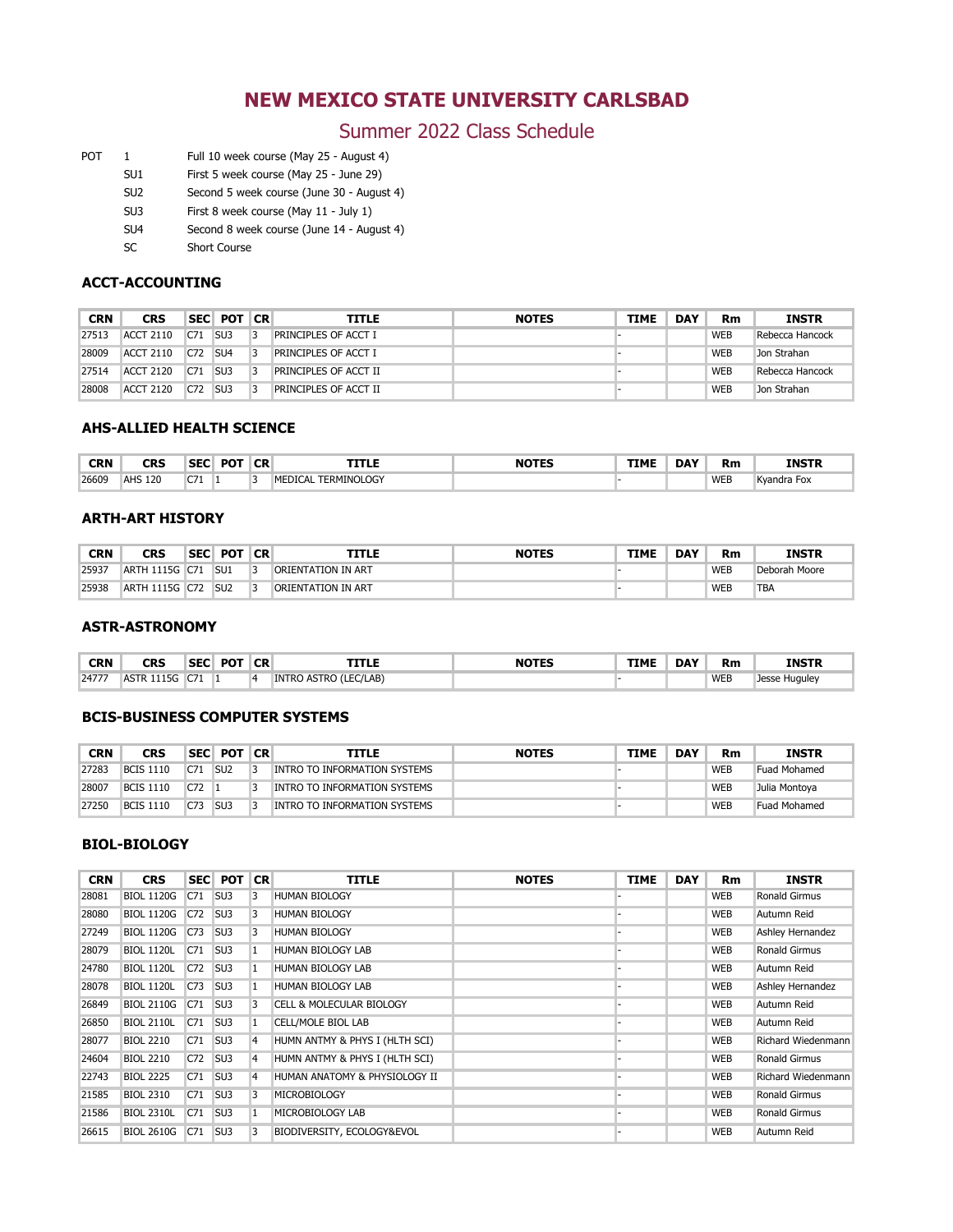## **NEW MEXICO STATE UNIVERSITY CARLSBAD**

### Summer 2022 Class Schedule

- POT 1 Full 10 week course (May 25 August 4)
	- SU1 First 5 week course (May 25 June 29)
	- SU2 Second 5 week course (June 30 August 4)
	- SU3 First 8 week course (May 11 July 1)
	- SU4 Second 8 week course (June 14 August 4)
	- SC Short Course

#### **ACCT-ACCOUNTING**

| CRN   | CRS              |                 | SEC POT         | <b>CR</b> | TITLE                 | <b>NOTES</b> | <b>TIME</b> | <b>DAY</b> | Rm         | <b>INSTR</b>    |
|-------|------------------|-----------------|-----------------|-----------|-----------------------|--------------|-------------|------------|------------|-----------------|
| 27513 | <b>ACCT 2110</b> | C71             | SU <sub>3</sub> |           | PRINCIPLES OF ACCT I  |              |             |            | <b>WEB</b> | Rebecca Hancock |
| 28009 | <b>ACCT 2110</b> | C72             | SU <sub>4</sub> |           | PRINCIPLES OF ACCT I  |              |             |            | <b>WEB</b> | Jon Strahan     |
| 27514 | <b>ACCT 2120</b> | C71             | SU <sub>3</sub> |           | PRINCIPLES OF ACCT II |              |             |            | <b>WEB</b> | Rebecca Hancock |
| 28008 | <b>ACCT 2120</b> | C <sub>72</sub> | SU <sub>3</sub> |           | PRINCIPLES OF ACCT II |              |             |            | <b>WEB</b> | Jon Strahan     |

#### **AHS-ALLIED HEALTH SCIENCE**

| <b>CRN</b> | CRS               | <b>SEC</b>       | <b>DOT</b> | <b>CR</b> | <b>TITLE</b>                   | <b>NOTES</b> | <b>TIME</b> | <b>DAY</b> | Rm         | <b>INSTR</b> |
|------------|-------------------|------------------|------------|-----------|--------------------------------|--------------|-------------|------------|------------|--------------|
| 26609      | <b>AHC</b><br>120 | $\sim$<br>$\sim$ |            |           | LERMINOLOGY<br>MF<br>ገፐር<br>ு∆ |              |             |            | <b>WEB</b> | Kyandra Fox  |

#### **ARTH-ART HISTORY**

| CRN   | CRS                      | <b>SEC</b> | <b>POT</b>      | <b>CR</b> | TITLE              | <b>NOTES</b> | <b>TIME</b> | <b>DAY</b> | Rm         | <b>INSTR</b>  |
|-------|--------------------------|------------|-----------------|-----------|--------------------|--------------|-------------|------------|------------|---------------|
| 25937 | 1115G C71<br><b>ARTH</b> |            | SU <sub>1</sub> |           | ORIENTATION IN ART |              |             |            | <b>WEB</b> | Deborah Moore |
| 25938 | 1115G<br><b>ARTH</b>     | C72        | SU <sub>2</sub> |           | ORIENTATION IN ART |              |             |            | <b>WEB</b> | TBA           |

#### **ASTR-ASTRONOMY**

| <b>CRN</b> | CRS<br>__                         | SEC         | <b>POT</b> | <b>CR</b> | TITLE                 | <b>TIME</b> | <b>DAY</b> | Rm         | <b>INSTR</b>     |
|------------|-----------------------------------|-------------|------------|-----------|-----------------------|-------------|------------|------------|------------------|
| 24777      | 15G<br>$\Lambda$ C $=$<br>.<br>שו | $\sim$<br>. |            |           | INTRO ASTRO (LEC/LAB) |             |            | <b>WEB</b> | Jesse<br>Huguley |

#### **BCIS-BUSINESS COMPUTER SYSTEMS**

| CRN   | CRS              | <b>SEC</b> | POT             | <b>CR</b> | TITLE                        | <b>NOTES</b> | <b>TIME</b> | <b>DAY</b> | Rm         | <b>INSTR</b>        |
|-------|------------------|------------|-----------------|-----------|------------------------------|--------------|-------------|------------|------------|---------------------|
| 27283 | <b>BCIS 1110</b> | <b>CZ1</b> | SU <sub>2</sub> |           | INTRO TO INFORMATION SYSTEMS |              |             |            | <b>WEB</b> | <b>Fuad Mohamed</b> |
| 28007 | <b>BCIS 1110</b> | C72        |                 |           | INTRO TO INFORMATION SYSTEMS |              |             |            | <b>WEB</b> | Julia Montoya       |
| 27250 | <b>BCIS 1110</b> | C73        | SU <sub>3</sub> |           | INTRO TO INFORMATION SYSTEMS |              |             |            | <b>WEB</b> | <b>Fuad Mohamed</b> |

#### **BIOL-BIOLOGY**

| <b>CRN</b> | <b>CRS</b>        |     | SEC POT         | <b>CR</b> | <b>TITLE</b>                        | <b>NOTES</b> | <b>TIME</b> | <b>DAY</b> | <b>Rm</b>  | <b>INSTR</b>       |
|------------|-------------------|-----|-----------------|-----------|-------------------------------------|--------------|-------------|------------|------------|--------------------|
| 28081      | <b>BIOL 1120G</b> | C71 | SU <sub>3</sub> | 3         | <b>HUMAN BIOLOGY</b>                |              |             |            | <b>WEB</b> | Ronald Girmus      |
| 28080      | <b>BIOL 1120G</b> | C72 | SU <sub>3</sub> | 3         | <b>HUMAN BIOLOGY</b>                |              |             |            | <b>WEB</b> | Autumn Reid        |
| 27249      | <b>BIOL 1120G</b> | C73 | SU <sub>3</sub> | 3         | <b>HUMAN BIOLOGY</b>                |              |             |            | <b>WEB</b> | Ashley Hernandez   |
| 28079      | <b>BIOL 1120L</b> | C71 | SU <sub>3</sub> | 1         | <b>HUMAN BIOLOGY LAB</b>            |              |             |            | <b>WEB</b> | Ronald Girmus      |
| 24780      | <b>BIOL 1120L</b> | C72 | SU <sub>3</sub> | 1         | <b>HUMAN BIOLOGY LAB</b>            |              |             |            | <b>WEB</b> | Autumn Reid        |
| 28078      | <b>BIOL 1120L</b> | C73 | SU <sub>3</sub> | 1         | <b>HUMAN BIOLOGY LAB</b>            |              |             |            | <b>WEB</b> | Ashley Hernandez   |
| 26849      | <b>BIOL 2110G</b> | C71 | SU <sub>3</sub> | 3         | <b>CELL &amp; MOLECULAR BIOLOGY</b> |              |             |            | <b>WEB</b> | Autumn Reid        |
| 26850      | <b>BIOL 2110L</b> | C71 | SU <sub>3</sub> | 1         | CELL/MOLE BIOL LAB                  |              |             |            | <b>WEB</b> | Autumn Reid        |
| 28077      | <b>BIOL 2210</b>  | C71 | SU <sub>3</sub> | 4         | HUMN ANTMY & PHYS I (HLTH SCI)      |              |             |            | <b>WEB</b> | Richard Wiedenmann |
| 24604      | <b>BIOL 2210</b>  | C72 | SU <sub>3</sub> | 4         | HUMN ANTMY & PHYS I (HLTH SCI)      |              |             |            | <b>WEB</b> | Ronald Girmus      |
| 22743      | <b>BIOL 2225</b>  | C71 | SU <sub>3</sub> | 4         | HUMAN ANATOMY & PHYSIOLOGY II       |              |             |            | <b>WEB</b> | Richard Wiedenmann |
| 21585      | <b>BIOL 2310</b>  | C71 | SU <sub>3</sub> | 3         | MICROBIOLOGY                        |              |             |            | <b>WEB</b> | Ronald Girmus      |
| 21586      | <b>BIOL 2310L</b> | C71 | SU <sub>3</sub> | 1         | MICROBIOLOGY LAB                    |              |             |            | <b>WEB</b> | Ronald Girmus      |
| 26615      | <b>BIOL 2610G</b> | C71 | SU <sub>3</sub> | 3         | BIODIVERSITY, ECOLOGY&EVOL          |              |             |            | <b>WEB</b> | Autumn Reid        |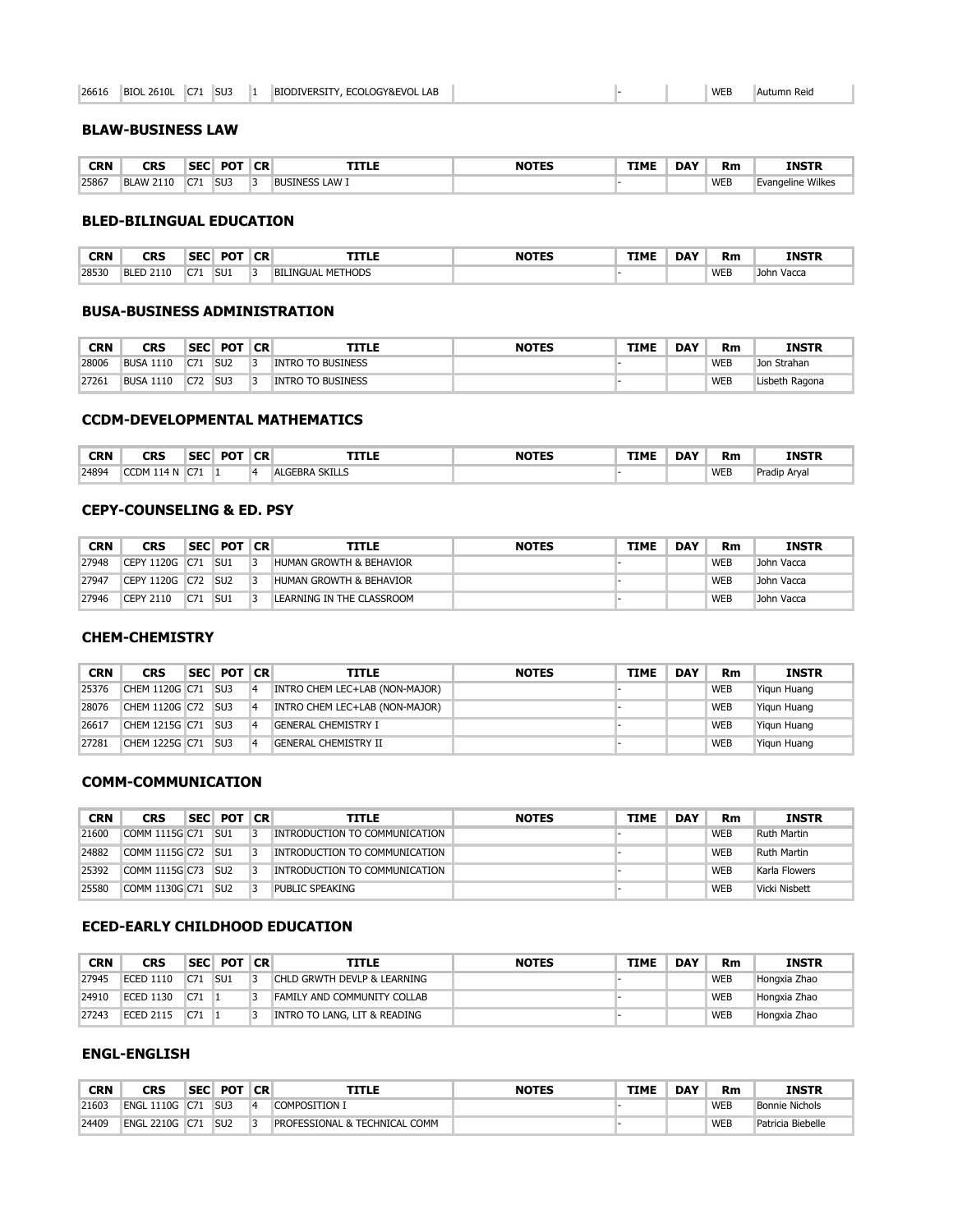| 26616<br>. | <b>BIOL</b><br>26101 | $-$<br>$\sim$ | SU3 |  | BIODIVERSITY, ECOLOGY&EVOL LAB |  |  | <b>WEE</b> | "Autumn Reig |
|------------|----------------------|---------------|-----|--|--------------------------------|--|--|------------|--------------|
|------------|----------------------|---------------|-----|--|--------------------------------|--|--|------------|--------------|

#### **BLAW-BUSINESS LAW**

| <b>CRN</b> | CRS              | <b>SEC</b> | <b>POT</b>      | <b>CR</b> | TTLE                  | <b>NOTES</b> | <b>TIME</b> | <b>DAY</b> | <b>Rm</b>  | <b>INSTR</b>             |
|------------|------------------|------------|-----------------|-----------|-----------------------|--------------|-------------|------------|------------|--------------------------|
| 25867      | <b>BLAW 2110</b> | $\sim$     | SU <sub>3</sub> |           | <b>BUSINESS LAW I</b> |              |             |            | <b>WEB</b> | <b>Evangeline Wilkes</b> |

#### **BLED-BILINGUAL EDUCATION**

| <b>CRN</b><br>$\sim$ $\sim$ $\sim$ $\sim$ $\sim$ $\sim$ $\sim$ | CRS                  | <b>SEC</b><br>__   | <b>POT</b>      | <b>CR</b> | TITLE                                      | <b>NOTES</b> | <b>TIME</b> | <b>DAY</b> | Rm  | INSTR                      |
|----------------------------------------------------------------|----------------------|--------------------|-----------------|-----------|--------------------------------------------|--------------|-------------|------------|-----|----------------------------|
| 28530                                                          | <b>BI ED</b><br>2110 | $\sim$<br>$\cdots$ | SU <sub>1</sub> |           | METHODS<br><b>BIL</b><br>_INGUAL<br>AL ME. |              |             |            | WEB | John<br><sup>.</sup> Vacca |

#### **BUSA-BUSINESS ADMINISTRATION**

| CRN   | CRS                 | <b>SEC</b> | <b>POT</b>      | <b>CR</b> | <b>TITLE</b>                | NOTES | <b>TIME</b> | <b>DAY</b> | <b>Rm</b>  | <b>INSTR</b>   |
|-------|---------------------|------------|-----------------|-----------|-----------------------------|-------|-------------|------------|------------|----------------|
| 28006 | 1110<br><b>BUSA</b> | C71        | SU <sub>2</sub> |           | <b>INTRO TO BUSINESS</b>    |       |             |            | <b>WEB</b> | Jon Strahan    |
| 27261 | 1110<br><b>BUSA</b> | C72        | SU <sub>3</sub> |           | TO BUSINESS<br><b>INTRO</b> |       |             |            | <b>WEB</b> | Lisbeth Ragona |

#### **CCDM-DEVELOPMENTAL MATHEMATICS**

| <b>CRN</b> | <b>CRS</b>      | <b>SEC</b>        | <b>POT</b> | <b>CR</b> | TITLE                 | <b>NOTES</b> | <b>TIME</b> | <b>DAY</b> | Rm         | <b>INSTR</b>        |
|------------|-----------------|-------------------|------------|-----------|-----------------------|--------------|-------------|------------|------------|---------------------|
| 24894      | CCDM 114 N<br>. | $- - -$<br>$\sim$ |            |           | <b>ALGEBRA SKILLS</b> |              |             |            | <b>WEB</b> | <b>Pradip Arval</b> |

#### **CEPY-COUNSELING & ED. PSY**

| <b>CRN</b> | CRS              | <b>SEC</b> | POT             | <b>CR</b> | TITLE                     | <b>NOTES</b> | <b>TIME</b> | <b>DAY</b> | Rm         | <b>INSTR</b> |
|------------|------------------|------------|-----------------|-----------|---------------------------|--------------|-------------|------------|------------|--------------|
| 27948      | CEPY 1120G C71   |            | SU <sub>1</sub> |           | HUMAN GROWTH & BEHAVIOR   |              |             |            | <b>WEB</b> | John Vacca   |
| 27947      | CEPY 1120G C72   |            | SU <sub>2</sub> |           | HUMAN GROWTH & BEHAVIOR   |              |             |            | <b>WEB</b> | John Vacca   |
| 27946      | <b>CEPY 2110</b> | C71        | SU <sub>1</sub> |           | LEARNING IN THE CLASSROOM |              |             |            | <b>WEB</b> | John Vacca   |

#### **CHEM-CHEMISTRY**

| <b>CRN</b> | <b>CRS</b>            | <b>SEC POT</b>  | <b>CR</b>      | <b>TITLE</b>                   | <b>NOTES</b> | <b>TIME</b> | <b>DAY</b> | Rm         | <b>INSTR</b> |
|------------|-----------------------|-----------------|----------------|--------------------------------|--------------|-------------|------------|------------|--------------|
| 25376      | CHEM 1120G C71        | SU <sub>3</sub> | 4              | INTRO CHEM LEC+LAB (NON-MAJOR) |              |             |            | <b>WEB</b> | Yigun Huang  |
| 28076      | <b>CHEM 1120G C72</b> | SU <sub>3</sub> | $\overline{4}$ | INTRO CHEM LEC+LAB (NON-MAJOR) |              |             |            | <b>WEB</b> | Yigun Huang  |
| 26617      | CHEM 1215G C71        | SU <sub>3</sub> | $\overline{a}$ | <b>GENERAL CHEMISTRY I</b>     |              |             |            | <b>WEB</b> | Yigun Huang  |
| 27281      | CHEM 1225G C71        | SU <sub>3</sub> | $\overline{a}$ | <b>GENERAL CHEMISTRY II</b>    |              |             |            | <b>WEB</b> | Yigun Huang  |

#### **COMM-COMMUNICATION**

| CRN   | CRS            | SEC POT         | <b>CR</b> | TITLE                         | <b>NOTES</b> | <b>TIME</b> | <b>DAY</b> | Rm         | <b>INSTR</b>       |
|-------|----------------|-----------------|-----------|-------------------------------|--------------|-------------|------------|------------|--------------------|
| 21600 | COMM 1115G C71 | SU <sub>1</sub> | 3         | INTRODUCTION TO COMMUNICATION |              |             |            | <b>WEB</b> | <b>Ruth Martin</b> |
| 24882 | COMM 1115G C72 | SU <sub>1</sub> | 3         | INTRODUCTION TO COMMUNICATION |              |             |            | <b>WEB</b> | Ruth Martin        |
| 25392 | COMM 1115G C73 | SU <sub>2</sub> |           | INTRODUCTION TO COMMUNICATION |              |             |            | <b>WEB</b> | Karla Flowers      |
| 25580 | COMM 1130G C71 | SU <sub>2</sub> |           | PUBLIC SPEAKING               |              |             |            | <b>WEB</b> | Vicki Nisbett      |

#### **ECED-EARLY CHILDHOOD EDUCATION**

| CRN   | CRS              |     | SEC POT         | <b>CR</b> | TITLE                                  | <b>NOTES</b> | TIME | <b>DAY</b> | Rm         | <b>INSTR</b> |
|-------|------------------|-----|-----------------|-----------|----------------------------------------|--------------|------|------------|------------|--------------|
| 27945 | <b>ECED 1110</b> | C71 | SU <sub>1</sub> |           | <b>CHLD GRWTH DEVLP &amp; LEARNING</b> |              |      |            | <b>WEB</b> | Hongxia Zhao |
| 24910 | <b>ECED 1130</b> | C71 |                 |           | <b>FAMILY AND COMMUNITY COLLAB</b>     |              |      |            | <b>WEB</b> | Hongxia Zhao |
| 27243 | <b>ECED 2115</b> | C71 |                 |           | INTRO TO LANG, LIT & READING           |              |      |            | <b>WEB</b> | Hongxia Zhao |

#### **ENGL-ENGLISH**

| <b>CRN</b> | CRS                  | <b>SEC</b> | <b>POT</b>      | <b>CR</b> | <b>TITLE</b>                                  | <b>NOTES</b> | <b>TIME</b> | <b>DAY</b> | Rm         | <b>INSTR</b>          |
|------------|----------------------|------------|-----------------|-----------|-----------------------------------------------|--------------|-------------|------------|------------|-----------------------|
| 21603      | 1110G<br><b>ENGL</b> | C7         | SU <sub>3</sub> | A         | <b>COMPOSITION I</b>                          |              |             |            | <b>WEB</b> | <b>Bonnie Nichols</b> |
| 24409      | <b>ENGL 2210G</b>    | $-7.$      | SU <sub>2</sub> |           | COMM<br><b>PROFESSIONAL &amp; TECHNICAL (</b> |              |             |            | <b>WEB</b> | Patricia Biebelle     |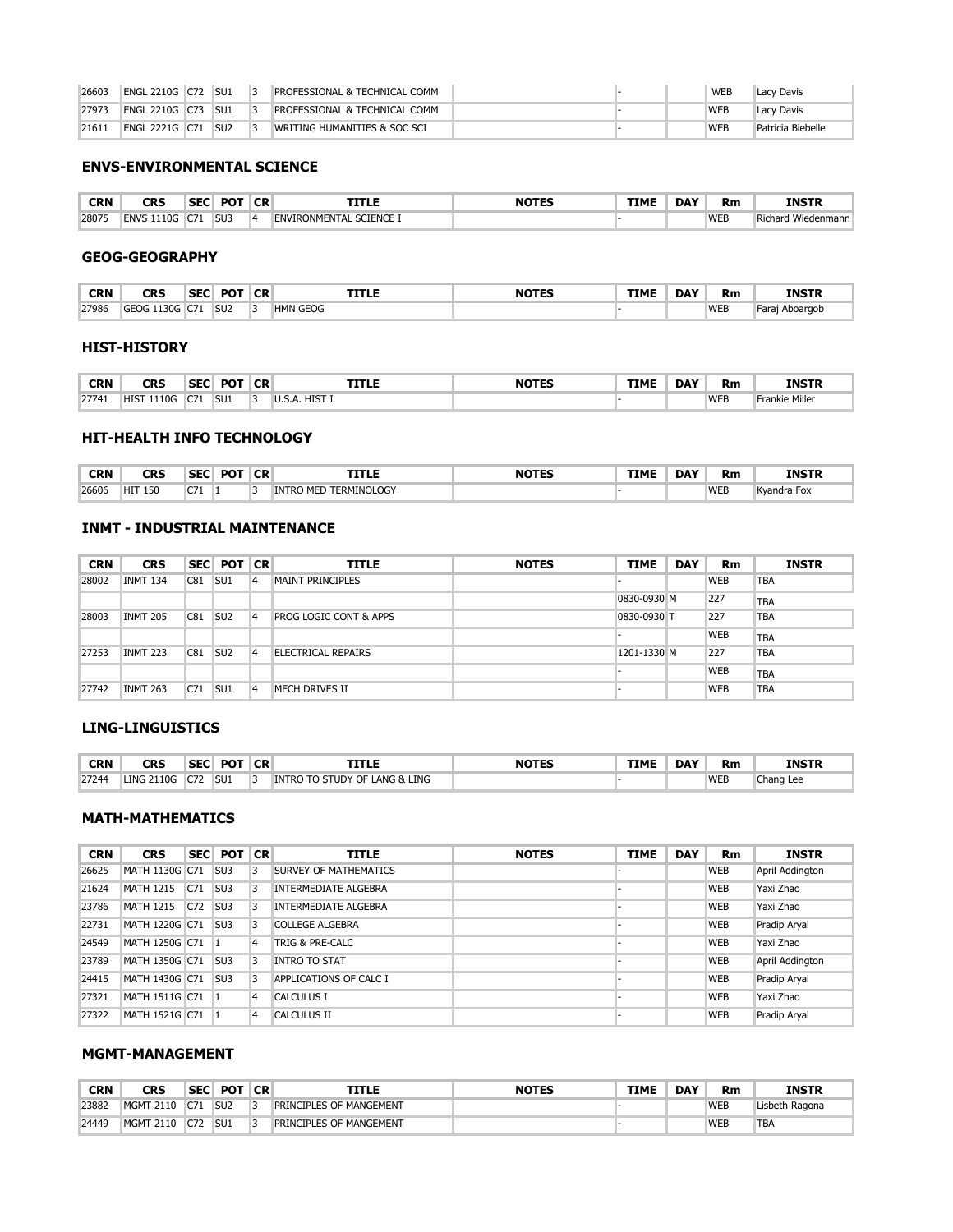| 26603 | <b>ENGL 2210G C72</b>    | SU <sub>1</sub> | PROFESSIONAL & TECHNICAL COMM            |  | <b>WEB</b> | Lacy Davis        |
|-------|--------------------------|-----------------|------------------------------------------|--|------------|-------------------|
| 27973 | <b>ENGL 2210G C73</b>    | SU <sub>1</sub> | <b>PROFESSIONAL &amp; TECHNICAL COMM</b> |  | WEB        | Lacy Davis        |
| 21611 | C71<br><b>ENGL 2221G</b> | SU <sub>2</sub> | WRITING HUMANITIES & SOC SCI             |  | WEB        | Patricia Biebelle |

#### **ENVS-ENVIRONMENTAL SCIENCE**

| <b>CRN</b> | rdc<br>◡◚             | <b>SEC</b> | <b>POT</b>      | <b>CR</b> |                                   | <b>NOTES</b> | <b>TIME</b> | <b>DAY</b> | Rm         | <b>INSTR</b>           |
|------------|-----------------------|------------|-----------------|-----------|-----------------------------------|--------------|-------------|------------|------------|------------------------|
| 28075      | 110G<br><b>FNVS 1</b> | $- -$      | SU <sub>3</sub> |           | <b>SCIENCE I</b><br>ENVIRONMENTAL |              |             |            | <b>WEB</b> | I Wiedenmann<br>Richar |

#### **GEOG-GEOGRAPHY**

| <b>CRN</b> | <b>CRS</b>              | <b>SEC</b>  | <b>POT</b>      | <b>CR</b> | TITLE           | <b>NOTES</b> | <b>TIME</b> | <b>DAY</b> | Rm         | <b>INSTR</b>   |
|------------|-------------------------|-------------|-----------------|-----------|-----------------|--------------|-------------|------------|------------|----------------|
| 27986      | $1130G+$<br><b>GEOG</b> | $\sim$<br>. | SU <sub>2</sub> |           | <b>HMN GEOG</b> |              |             |            | <b>WEB</b> | Faraj Aboargob |

#### **HIST-HISTORY**

| <b>CRN</b> | rdc<br>urs                | <b>SEC</b> | <b>DOT</b> | <b>CR</b> | TITLE                    | $ - - -$ | TIMI | <b>DAY</b> | <b>Rm</b>  | <b>INSTR</b>      |
|------------|---------------------------|------------|------------|-----------|--------------------------|----------|------|------------|------------|-------------------|
| 27741      | 1110G<br>HIS <sup>-</sup> | $- -$      | SU:        |           | HIST<br>A<br><b>U.J.</b> |          |      |            | <b>WEB</b> | Miller<br>Frankie |

#### **HIT-HEALTH INFO TECHNOLOGY**

| <b>CRN</b><br>$\sim$ $\sim$ | CRS        | <b>SEC</b><br>__ | <b>POT</b> | <b>CR</b> | ГLІ                             | ----- | TIMI | <b>DAY</b> | <b>Rm</b>  | <b>INSTR</b>     |
|-----------------------------|------------|------------------|------------|-----------|---------------------------------|-------|------|------------|------------|------------------|
| 26606                       | 150<br>HIJ | $\sim$<br>ິ      |            |           | <b>ERMINOLOGY</b><br>IN"<br>MEI |       |      |            | <b>WEB</b> | Fox<br>Kvandra . |

#### **INMT - INDUSTRIAL MAINTENANCE**

| <b>CRN</b> | <b>CRS</b>      | <b>SEC</b> | <b>POT</b>      | <b>CR</b> | <b>TITLE</b>                      | <b>NOTES</b> | <b>TIME</b> | <b>DAY</b> | Rm         | <b>INSTR</b> |
|------------|-----------------|------------|-----------------|-----------|-----------------------------------|--------------|-------------|------------|------------|--------------|
| 28002      | <b>INMT 134</b> | C81        | SU <sub>1</sub> | 14        | <b>MAINT PRINCIPLES</b>           |              |             |            | <b>WEB</b> | <b>TBA</b>   |
|            |                 |            |                 |           |                                   |              | 0830-0930 M |            | 227        | <b>TBA</b>   |
| 28003      | <b>INMT 205</b> | C81        | SU <sub>2</sub> | 14        | <b>PROG LOGIC CONT &amp; APPS</b> |              | 0830-0930 T |            | 227        | TBA          |
|            |                 |            |                 |           |                                   |              |             |            | <b>WEB</b> | <b>TBA</b>   |
| 27253      | <b>INMT 223</b> | C81        | SU <sub>2</sub> | 4         | ELECTRICAL REPAIRS                |              | 1201-1330 M |            | 227        | <b>TBA</b>   |
|            |                 |            |                 |           |                                   |              |             |            | <b>WEB</b> | <b>TBA</b>   |
| 27742      | <b>INMT 263</b> | C71        | SU <sub>1</sub> | 4         | MECH DRIVES II                    |              |             |            | <b>WEB</b> | <b>TBA</b>   |

#### **LING-LINGUISTICS**

| <b>CRN</b> | CRS               | <b>SEC</b> | <b>POT</b>      | <b>CR</b> | TITLE                                                       | <b>NOTES</b><br>______ | <b>TIME</b> | <b>DAY</b> | <b>Rm</b>  | <b>INSTR</b> |
|------------|-------------------|------------|-----------------|-----------|-------------------------------------------------------------|------------------------|-------------|------------|------------|--------------|
| 27244      | <b>LING 2110G</b> | C71        | SU <sub>1</sub> |           | LANG & LING<br><b>OF</b><br>, UDY<br><b>INTRO</b><br>10 S H |                        |             |            | <b>WEB</b> | Chang Lee    |

#### **MATH-MATHEMATICS**

| <b>CRN</b> | <b>CRS</b>       |                 | SEC POT         | <b>CR</b>      | <b>TITLE</b>                | <b>NOTES</b> | <b>TIME</b> | <b>DAY</b> | <b>Rm</b>  | <b>INSTR</b>    |
|------------|------------------|-----------------|-----------------|----------------|-----------------------------|--------------|-------------|------------|------------|-----------------|
| 26625      | MATH 1130G C71   |                 | SU <sub>3</sub> | 3              | SURVEY OF MATHEMATICS       |              |             |            | <b>WEB</b> | April Addington |
| 21624      | <b>MATH 1215</b> | C <sub>71</sub> | SU <sub>3</sub> | 3              | <b>INTERMEDIATE ALGEBRA</b> |              |             |            | <b>WEB</b> | Yaxi Zhao       |
| 23786      | <b>MATH 1215</b> | C72             | SU <sub>3</sub> | 3              | <b>INTERMEDIATE ALGEBRA</b> |              |             |            | <b>WEB</b> | Yaxi Zhao       |
| 22731      | MATH 1220G C71   |                 | SU <sub>3</sub> | 3              | <b>COLLEGE ALGEBRA</b>      |              |             |            | <b>WEB</b> | Pradip Aryal    |
| 24549      | MATH 1250G C71   |                 | - 11            | $\overline{4}$ | TRIG & PRE-CALC             |              |             |            | <b>WEB</b> | Yaxi Zhao       |
| 23789      | MATH 1350G C71   |                 | SU <sub>3</sub> | 3              | <b>INTRO TO STAT</b>        |              |             |            | <b>WEB</b> | April Addington |
| 24415      | MATH 1430G C71   |                 | SU <sub>3</sub> | 3              | APPLICATIONS OF CALC I      |              |             |            | <b>WEB</b> | Pradip Aryal    |
| 27321      | MATH 1511G C71   |                 | - 11            | 4              | <b>CALCULUS I</b>           |              |             |            | <b>WEB</b> | Yaxi Zhao       |
| 27322      | MATH 1521G C71   |                 | $\blacksquare$  | 4              | <b>CALCULUS II</b>          |              |             |            | <b>WEB</b> | Pradip Aryal    |

#### **MGMT-MANAGEMENT**

| CRN   | <b>CRS</b>          | <b>SEC</b> | <b>POT</b>      | <b>CR</b> | TITLE                          | <b>NOTES</b> | <b>TIME</b> | DAY | <b>Rm</b>  | <b>INSTR</b>   |
|-------|---------------------|------------|-----------------|-----------|--------------------------------|--------------|-------------|-----|------------|----------------|
| 23882 | <b>MGMT 2110</b>    | C71        | SU <sub>2</sub> |           | <b>PRINCIPLES OF MANGEMENT</b> |              |             |     | <b>WEB</b> | Lisbeth Ragona |
| 24449 | <b>MGMT</b><br>2110 | C72        | SU <sub>1</sub> |           | <b>PRINCIPLES OF MANGEMENT</b> |              |             |     | <b>WEB</b> | <b>TBA</b>     |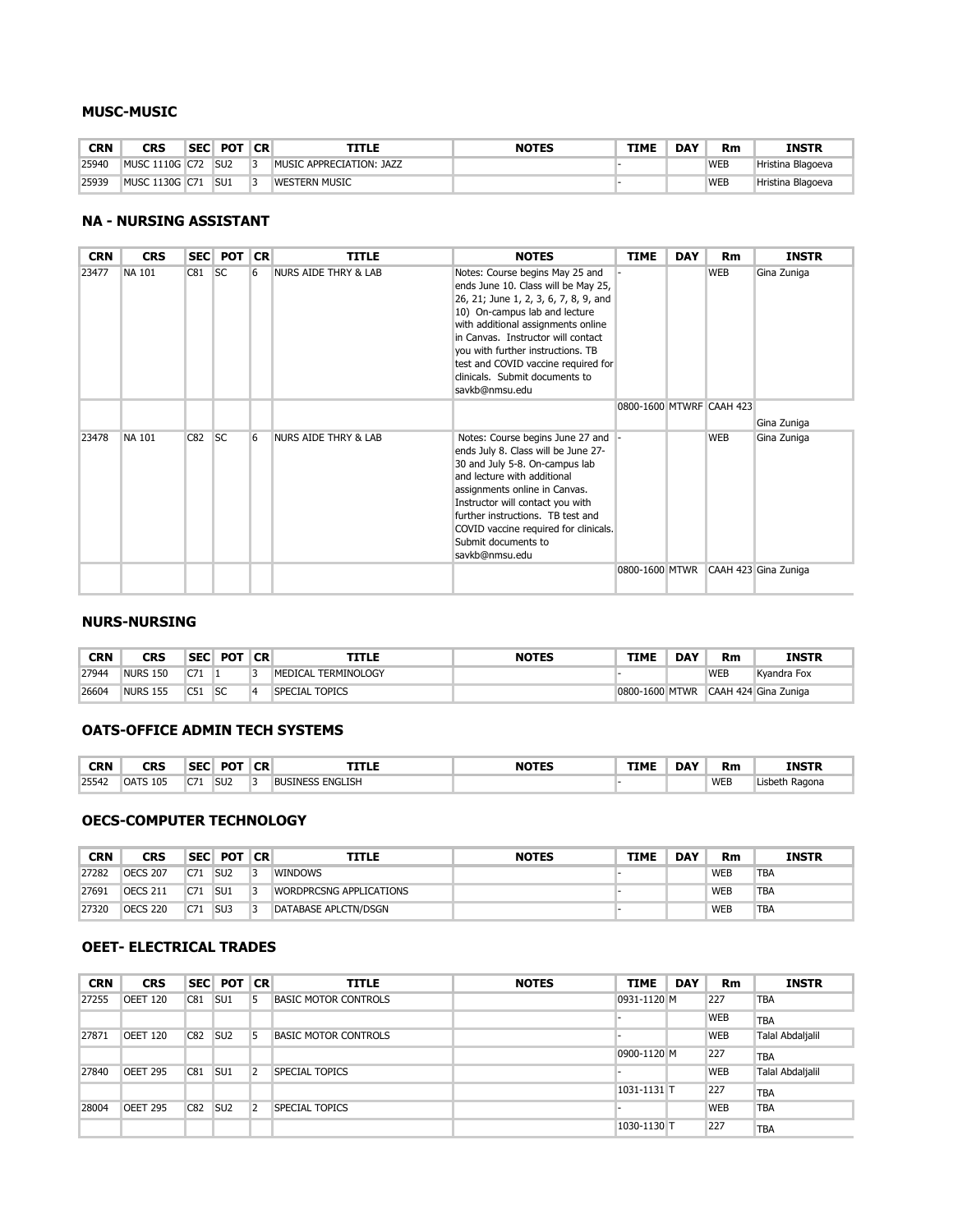#### **MUSC-MUSIC**

| CRN   | CRS                      | <b>SEC</b> | <b>POT</b>      | <b>CR</b> | <b>TITLE</b>             | <b>NOTES</b> | <b>TIME</b> | <b>DAY</b> | Rm         | INSTR             |
|-------|--------------------------|------------|-----------------|-----------|--------------------------|--------------|-------------|------------|------------|-------------------|
| 25940 | 1110G C72<br><b>MUSC</b> |            | SU <sub>2</sub> |           | MUSIC APPRECIATION: JAZZ |              |             |            | WEB        | Hristina Blagoeva |
| 25939 | 1130G C71<br><b>MUSC</b> |            | SU1             |           | <b>WESTERN MUSIC</b>     |              |             |            | <b>WEB</b> | Hristina Blagoeva |

#### **NA - NURSING ASSISTANT**

| <b>CRN</b> | <b>CRS</b>    |     | SEC POT   | <b>CR</b> | <b>TITLE</b>                    | <b>NOTES</b>                                                                                                                                                                                                                                                                                                                                                 | <b>TIME</b>              | <b>DAY</b> | <b>Rm</b>  | <b>INSTR</b>         |
|------------|---------------|-----|-----------|-----------|---------------------------------|--------------------------------------------------------------------------------------------------------------------------------------------------------------------------------------------------------------------------------------------------------------------------------------------------------------------------------------------------------------|--------------------------|------------|------------|----------------------|
| 23477      | <b>NA 101</b> | C81 | <b>SC</b> | 6         | <b>NURS AIDE THRY &amp; LAB</b> | Notes: Course begins May 25 and<br>ends June 10. Class will be May 25,<br>26, 21; June 1, 2, 3, 6, 7, 8, 9, and<br>10) On-campus lab and lecture<br>with additional assignments online<br>in Canvas. Instructor will contact<br>you with further instructions. TB<br>test and COVID vaccine required for<br>clinicals. Submit documents to<br>savkb@nmsu.edu |                          |            | <b>WEB</b> | Gina Zuniga          |
|            |               |     |           |           |                                 |                                                                                                                                                                                                                                                                                                                                                              | 0800-1600 MTWRF CAAH 423 |            |            | Gina Zuniga          |
| 23478      | <b>NA 101</b> | C82 | <b>SC</b> | 6         | <b>NURS AIDE THRY &amp; LAB</b> | Notes: Course begins June 27 and<br>ends July 8. Class will be June 27-<br>30 and July 5-8. On-campus lab<br>and lecture with additional<br>assignments online in Canvas.<br>Instructor will contact you with<br>further instructions. TB test and<br>COVID vaccine required for clinicals.<br>Submit documents to<br>savkb@nmsu.edu                         |                          |            | <b>WEB</b> | Gina Zuniga          |
|            |               |     |           |           |                                 |                                                                                                                                                                                                                                                                                                                                                              | 0800-1600 MTWR           |            |            | CAAH 423 Gina Zuniga |

#### **NURS-NURSING**

| CRN   | CRS             | <b>SEC</b> | <b>POT</b> | <b>CR</b> | <b>TITLE</b>        | <b>NOTES</b> | <b>TIME</b>    | <b>DAY</b> | Rm         | <b>INSTR</b>         |
|-------|-----------------|------------|------------|-----------|---------------------|--------------|----------------|------------|------------|----------------------|
| 27944 | <b>NURS 150</b> | C71<br>ິ້  |            |           | MEDICAL TERMINOLOGY |              |                |            | <b>WEB</b> | Kvandra Fox          |
| 26604 | <b>NURS 155</b> | C51        | SC         |           | SPECIAL TOPICS      |              | 0800-1600 MTWR |            |            | CAAH 424 Gina Zuniga |

#### **OATS-OFFICE ADMIN TECH SYSTEMS**

| <b>CRN</b><br>$\sim$ $\sim$ | <b>CRS</b>      | <b>SEC</b><br>__     | <b>POT</b>      | <b>CR</b> | TITLE                   | <b>NOTE</b> | <b>TIMP</b> | <b>DAY</b> | <b>Rm</b>  | <b>INSTR</b> |
|-----------------------------|-----------------|----------------------|-----------------|-----------|-------------------------|-------------|-------------|------------|------------|--------------|
| 25542                       | <b>OATS 105</b> | <b>CJ.</b><br>$\sim$ | SU <sub>2</sub> |           | <b>BUSINESS ENGLISH</b> |             |             |            | <b>WEB</b> | Ragona       |

#### **OECS-COMPUTER TECHNOLOGY**

| CRN   | CRS             | <b>SEC</b> | <b>POT</b>      | <b>CR</b> | TITLE                          | <b>NOTES</b> | <b>TIME</b> | <b>DAY</b> | Rm         | INSTR      |
|-------|-----------------|------------|-----------------|-----------|--------------------------------|--------------|-------------|------------|------------|------------|
| 27282 | <b>OECS 207</b> | C71        | SU <sub>2</sub> |           | <b>WINDOWS</b>                 |              |             |            | <b>WEB</b> | <b>TBA</b> |
| 27691 | <b>OECS 211</b> | C71        | SU <sub>1</sub> |           | <b>WORDPRCSNG APPLICATIONS</b> |              |             |            | <b>WEB</b> | <b>TBA</b> |
| 27320 | <b>OECS 220</b> | C71        | SU <sub>3</sub> |           | DATABASE APLCTN/DSGN           |              |             |            | <b>WEB</b> | <b>TBA</b> |

#### **OEET- ELECTRICAL TRADES**

| <b>CRN</b> | <b>CRS</b>      | <b>SEC</b> | <b>POT</b>      | <b>CR</b> | <b>TITLE</b>                | <b>NOTES</b> | <b>TIME</b> | <b>DAY</b> | Rm         | <b>INSTR</b>     |
|------------|-----------------|------------|-----------------|-----------|-----------------------------|--------------|-------------|------------|------------|------------------|
| 27255      | <b>OEET 120</b> | C81        | SU <sub>1</sub> | 5         | <b>BASIC MOTOR CONTROLS</b> |              | 0931-1120 M |            | 227        | <b>TBA</b>       |
|            |                 |            |                 |           |                             |              |             |            | <b>WEB</b> | <b>TBA</b>       |
| 27871      | <b>OEET 120</b> | C82        | SU <sub>2</sub> | 5         | <b>BASIC MOTOR CONTROLS</b> |              |             |            | <b>WEB</b> | Talal Abdaljalil |
|            |                 |            |                 |           |                             |              | 0900-1120 M |            | 227        | <b>TBA</b>       |
| 27840      | <b>OEET 295</b> | C81        | SU <sub>1</sub> | 2         | <b>SPECIAL TOPICS</b>       |              |             |            | <b>WEB</b> | Talal Abdaljalil |
|            |                 |            |                 |           |                             |              | 1031-1131 T |            | 227        | <b>TBA</b>       |
| 28004      | <b>OEET 295</b> | C82        | SU <sub>2</sub> | 2         | SPECIAL TOPICS              |              |             |            | <b>WEB</b> | <b>TBA</b>       |
|            |                 |            |                 |           |                             |              | 1030-1130 T |            | 227        | <b>TBA</b>       |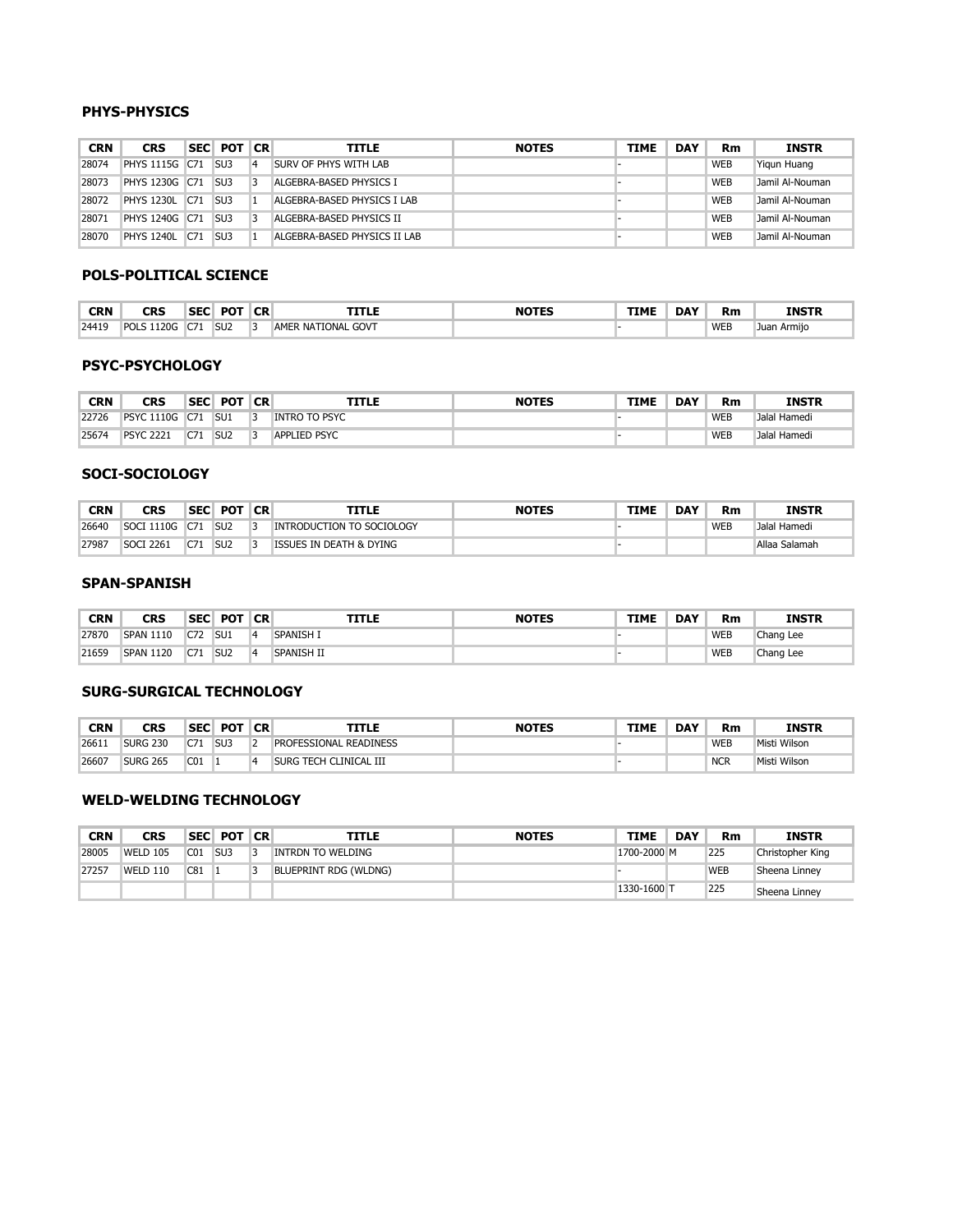#### **PHYS-PHYSICS**

| <b>CRN</b> | <b>CRS</b>        | <b>SEC</b>      | <b>POT</b>      | <b>CR</b> | <b>TITLE</b>                 | <b>NOTES</b> | <b>TIME</b> | <b>DAY</b> | Rm         | <b>INSTR</b>    |
|------------|-------------------|-----------------|-----------------|-----------|------------------------------|--------------|-------------|------------|------------|-----------------|
| 28074      | <b>PHYS 1115G</b> | C71             | SU <sub>3</sub> | 4         | <b>SURV OF PHYS WITH LAB</b> |              |             |            | <b>WEB</b> | Yigun Huang     |
| 28073      | <b>PHYS 1230G</b> | C <sub>71</sub> | SU <sub>3</sub> | 3         | ALGEBRA-BASED PHYSICS I      |              |             |            | <b>WEB</b> | Jamil Al-Nouman |
| 28072      | <b>PHYS 1230L</b> | C71             | SU <sub>3</sub> |           | ALGEBRA-BASED PHYSICS I LAB  |              |             |            | <b>WEB</b> | Jamil Al-Nouman |
| 28071      | <b>PHYS 1240G</b> | C71             | SU <sub>3</sub> |           | ALGEBRA-BASED PHYSICS II     |              |             |            | <b>WEB</b> | Jamil Al-Nouman |
| 28070      | PHYS 1240L        | C71             | SU <sub>3</sub> |           | ALGEBRA-BASED PHYSICS II LAB |              |             |            | WEB        | Jamil Al-Nouman |

#### **POLS-POLITICAL SCIENCE**

| <b>CRN</b> | CRS                   | ⊪SEC`  | <b>POT</b>      | <b>CR</b> | ---<br>TLE               | <b>NOTES</b> | <b>TIME</b> | <b>DAY</b> | Rm         | <b>INSTR</b>   |
|------------|-----------------------|--------|-----------------|-----------|--------------------------|--------------|-------------|------------|------------|----------------|
| 24419      | 1120G<br><b>POI S</b> | $\sim$ | SU <sub>2</sub> |           | GOVT<br>AMEF<br>NATIONAL |              |             |            | <b>WEB</b> | Armijo<br>Juan |

#### **PSYC-PSYCHOLOGY**

| <b>CRN</b> | CRS               | <b>SEC</b> | <b>POT</b>      | <b>CR</b> | TITLE                | <b>NOTES</b> | <b>TIME</b> | <b>DAY</b> | Rm         | INSTR        |
|------------|-------------------|------------|-----------------|-----------|----------------------|--------------|-------------|------------|------------|--------------|
| 22726      | <b>PSYC 1110G</b> | $\sim$     | SU <sub>1</sub> |           | <b>INTRO TO PSYC</b> |              |             |            | <b>WEB</b> | Jalal Hamedi |
| 25674      | <b>PSYC 2221</b>  | $\sim$     | SU <sub>2</sub> |           | <b>APPLIED PSYC</b>  |              |             |            | <b>WEB</b> | Jalal Hamedi |

#### **SOCI-SOCIOLOGY**

| CRN   | CRS           | <b>SEC</b> | <b>POT</b>      | <b>CR</b> | TITLE                     | <b>NOTES</b> | <b>TIME</b> | <b>DAY</b> | Rm         | INSTR         |
|-------|---------------|------------|-----------------|-----------|---------------------------|--------------|-------------|------------|------------|---------------|
| 26640 | 1110G<br>SOCT | C71        | SU <sub>2</sub> |           | INTRODUCTION TO SOCIOLOGY |              |             |            | <b>WEB</b> | Jalal Hamedi  |
| 27987 | 2261<br>SOCI  | r7         | SU <sub>2</sub> |           | ISSUES IN DEATH & DYING   |              |             |            |            | Allaa Salamah |

#### **SPAN-SPANISH**

| CRN   | CRS              | <b>SEC</b> | <b>POT</b>      | <b>CR</b>      | <b>TITLE</b>      | <b>NOTES</b> | <b>TIME</b> | <b>DAY</b> | Rm         | INSTR     |
|-------|------------------|------------|-----------------|----------------|-------------------|--------------|-------------|------------|------------|-----------|
| 27870 | <b>SPAN 1110</b> | C72        | SU <sub>1</sub> | $\overline{A}$ | SPANISH           |              |             |            | WEB        | Chang Lee |
| 21659 | <b>SPAN 1120</b> | C71        | SU <sub>2</sub> | $\overline{A}$ | <b>SPANISH II</b> |              |             |            | <b>WEB</b> | Chang Lee |

#### **SURG-SURGICAL TECHNOLOGY**

| CRN   | CRS             | <b>SEC</b>      | POT             | <b>CR</b> | <b>TITLE</b>                  | <b>NOTES</b> | <b>TIME</b> | <b>DAY</b> | <b>Rm</b>  | INSTR        |
|-------|-----------------|-----------------|-----------------|-----------|-------------------------------|--------------|-------------|------------|------------|--------------|
| 26611 | <b>SURG 230</b> | 271             | SU <sub>3</sub> |           | <b>PROFESSIONAL READINESS</b> |              |             |            | <b>WEB</b> | Misti Wilson |
| 26607 | <b>SURG 265</b> | CO <sub>1</sub> |                 | Δ         | <b>SURG TECH CLINICAL III</b> |              |             |            | <b>NCR</b> | Misti Wilson |

#### **WELD-WELDING TECHNOLOGY**

| CRN   | CRS             |                 | SEC POT         | <b>CR</b> | TITLE                 | <b>NOTES</b> | <b>TIME</b> | <b>DAY</b> | Rm         | <b>INSTR</b>            |
|-------|-----------------|-----------------|-----------------|-----------|-----------------------|--------------|-------------|------------|------------|-------------------------|
| 28005 | <b>WELD 105</b> | CO <sub>1</sub> | SU <sub>3</sub> |           | INTRDN TO WELDING     |              | 1700-2000 M |            | 225        | <b>Christopher King</b> |
| 27257 | <b>WELD 110</b> | C81             |                 |           | BLUEPRINT RDG (WLDNG) |              |             |            | <b>WEB</b> | Sheena Linney           |
|       |                 |                 |                 |           |                       |              | 1330-1600 T |            | 225        | Sheena Linney           |